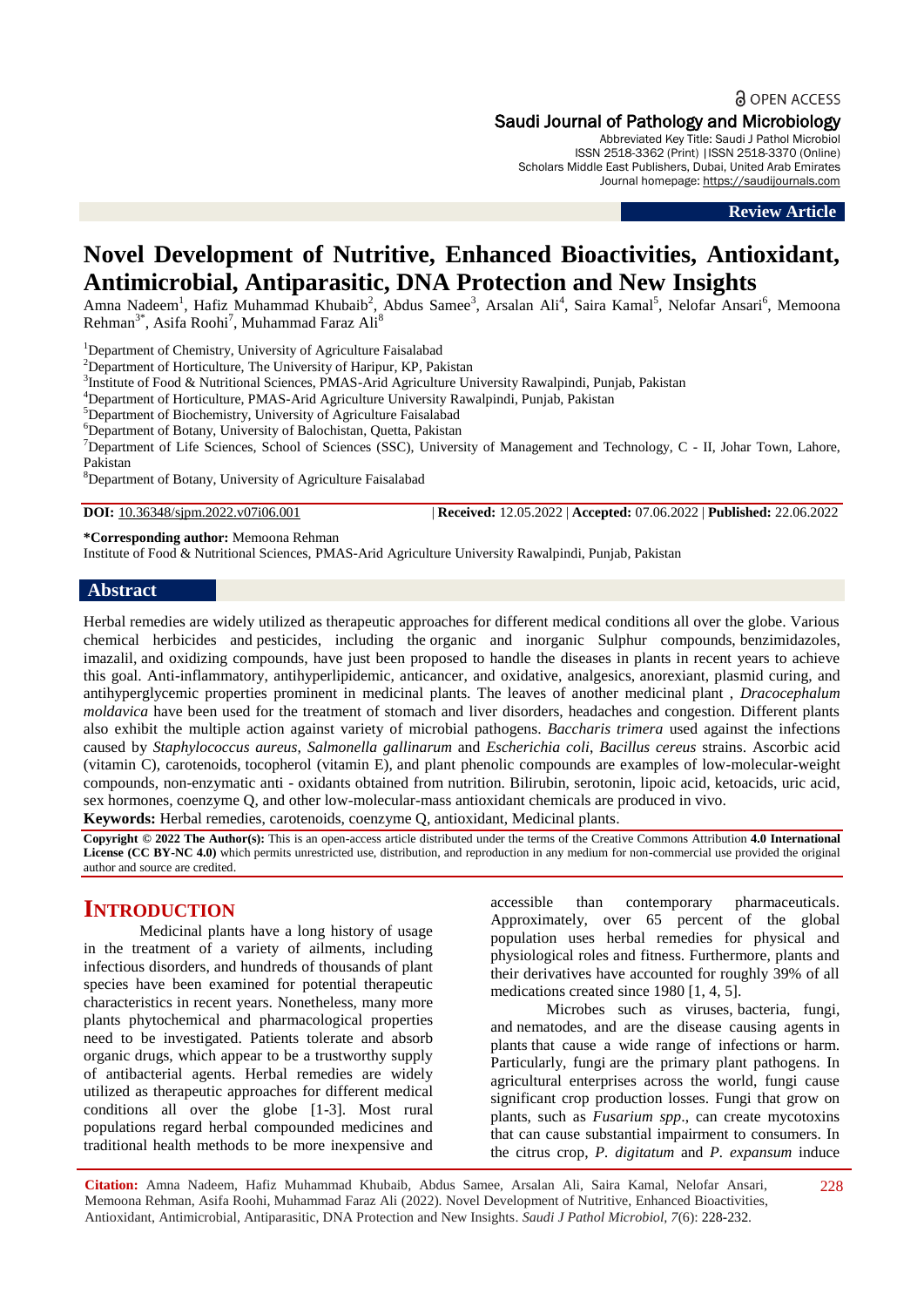orange rotting. Mycotoxins include aflatoxin B1 and B2, as well as fumitoxins generated by A. fumigatus and A. flavus[1,4,5].

Chemicals like anti-mycotics are used in agriculture for two purposes: one, to reduce fungal growth on plants and fruits, and second, to control to avoid or mitigate fruit or plant deterioration after harvesting. Human and animal health is both threatened by the presence and proliferation of this fungus in food and animal nutrition. Off-flavor development and allergenic chemical synthesis are also caused by the establishment of phyto-pathogenic fungus in plants. Most common fungi impacting finer grain crop yields and triggering rotting of containing materials are *Penicillium, Fusarium*, and Aspergillus species [6-8].

For fungalinfection prevention, a variety of measures can be used, spanning from specialized farming methods to the production of resistant cultivars. Chemical management is still one of the most effective ways to reduce the spread of crop diseases. Various chemical herbicides and pesticides, including the organic and inorganic Sulphur compounds, benzimidazoles, imazalil, and oxidizing compounds, have just been proposed to handle the diseases in plants in recent years to achieve this goal. Unfortunately, due to the obvious risk of environmental concerns, toxic impacts on human health, the creation of fungus tolerant breeds, and the rather exorbitant prices of such combinations, there has been recent worry regarding their widespread usage. Almost 200 kinds of phytopathogens develop resistance to agrochemicals, according to scientific studies, and the majority of these pesticides entail detrimental consequences [2, 5, 9].

**Table-1: Shows the new insights and latest development of some plants characteristics**

| <b>Medicinals</b> | <b>Action</b>                  | Role                            | <b>Significance</b>         |
|-------------------|--------------------------------|---------------------------------|-----------------------------|
| H. perforatum     | Antibacterial, antihelmintic   | Against bacteria and infections | Biomedical, Agriculture     |
| D. bulbifera      | Inhibition of oxidative stress | gastric cancer, goiter          | Plants, Biomedical          |
| <b>Bogbean</b>    | Cancers and oxidative stress   | skin disorders                  | Plants, biomedical          |
| M. trifoliata     | Anti-inflammatory              | Chronic inflammations           | Plants, biomedical          |
|                   | Several sets of conservation   | development of protocols for    | for integrated conservation |
| Innovations       | recommendations                | wildlife and flora inventorying | measures based on both in   |
|                   |                                | and surveillance                | $ex - situ$ technologies    |

#### **Nutritive, medicinal and Horticultural significance**

Essential oils, flavonoids, and sterols abound in the Ziziphora species. Pulegone, a key component of essential oil present in numerous Ziziphora species and with high antifungal and antibacterial action, is absent in *Z. capitata*. *H. perforatum* is a sedative, antibacterial, anti-inflammatory, analgesic, and antihelmintic plant belonging to the Hypericaceae family. Secondary metabolites like tannins, xanthones, flavonoids, and the antibiotic hyperforin are only a few of the bioactive molecules chemicals found in *H. perforatum*. Invasive bacterial infections claimed the greatest number of deaths of people worldwide, as well as in emerging nations. Bacteria, both gram negative and Gram positive, such as *Staphylococcus Bacillus*, Pseudomonas and Salmonella are the most common responsible for serious illnesses in human [10-13].

The leaves of another medicinal plant, *Urtica dioica* have been used for the treatment of diabetic patients as it take the release the stimulation of insulin from the pancreas. It is also used for the treatment of stomach disorders as well as regulation of the physiological processes in case of infectious diseases [14-16]. Its leaves are also used to treat stomachaches as folk medicine. The leaves of another medicinal plant, *Dracocephalum moldavica* L have been used for the treatment of stomach and liver disorders, headaches and congestion. It is also used a source of food components with high nutritive value also used for tea making.

*Terminalia chebula* also used as valuable medicinal plant with large range of applications in the treatment of oral diseases gingivitis, stomatitis, etc. Its main phytochemical composition helpful for identifying the large variety of functional compounds acting against the microbial such as dental pathogens [14-17].

Different plants also exhibit the multiple actions against variety of microbial pathogens suh as *Baccharis trimera* used against the infections caused by *Staphylococcus aureus, Salmonella gallinarum* and *Escherichia coli, Bacillus cereus* strains. Since of their diverse natural environments, these creatures have the potential to thrive under difficult conditions. Artificial antibacterial chemicals are limited in the accompanying ways: For instance, they are too expensive for patients from underdeveloped nations. Second, microorganisms acquire drug resistance over time. As a result, many anti-bacterial drugs lose their effectiveness towards bacteria over overtime. Additionally, they may have negative side effects in the body, such as reactivity, immunological inhibition, and allergy symptoms. Herbal compounds, but from the contrary, have had excellent results in functioning like a steppingstone for such development of novel antibiotic agents. Furthermore, antimicrobials developed in just this manner are biologically friendly. Bioactive plant extracts are well known to be a delightful of the preponderance of medications. Berberine (Berberis) and Quinine (Cinchona) are two plant-derived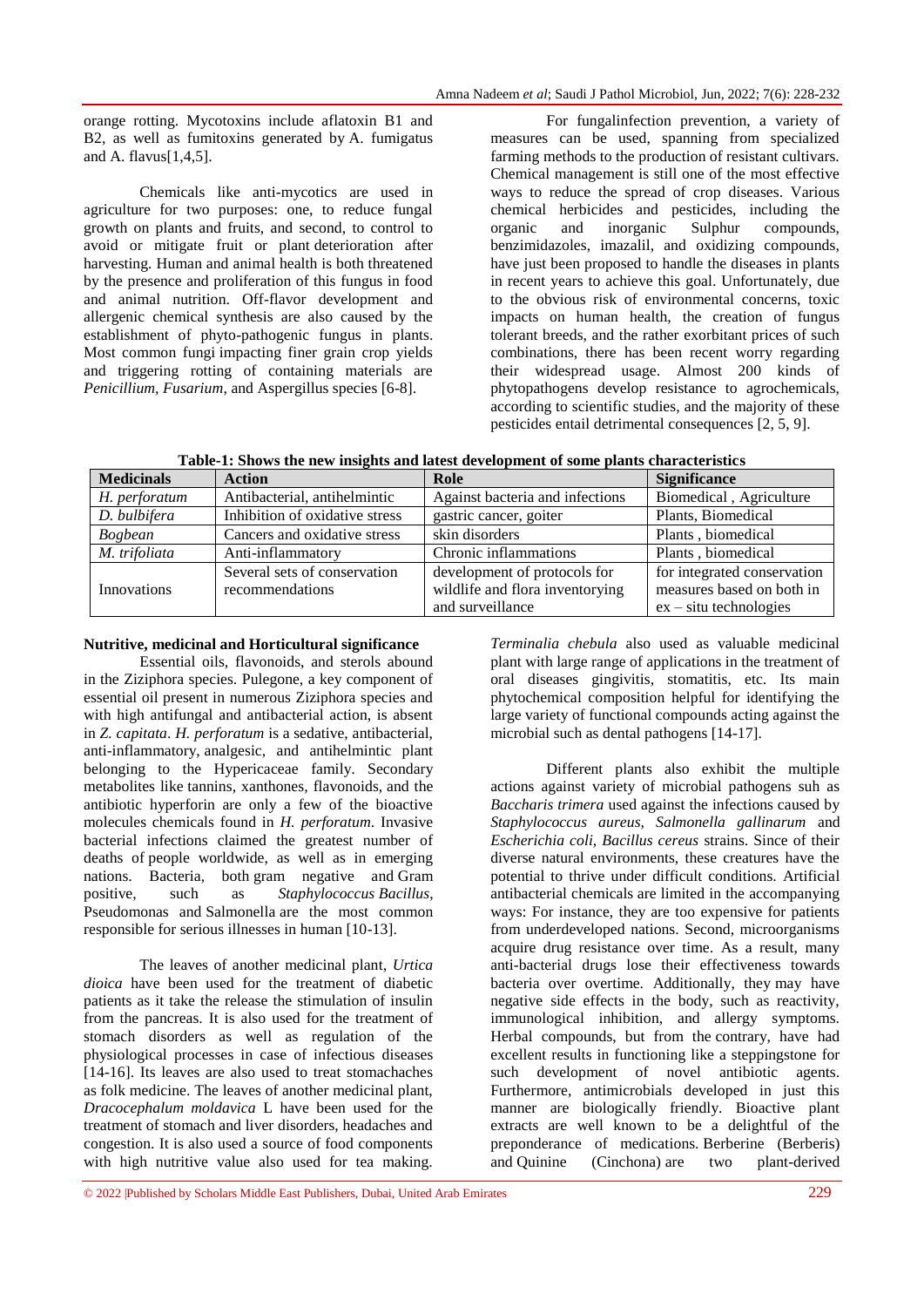Amna Nadeem *et al*; Saudi J Pathol Microbiol, Jun, 2022; 7(6): 228-232

antibiotics that are particularly powerful fighting microorganisms (*Escherichia coli and Staphylococcus* 

*aureus*) [12, 15, 17-21].



**Fig-1: Shows the herbs showing medicinal importance**

## **Role in Oxidative and DNA Protections**

Oxidative stress like free radicals and other ROS are catalytically removed by antioxidant enzymes such peroxidases (GPx), superoxide dismutase (SOD) and catalase (CAT). Diminution in enzymatic antioxidants activity diminution has been linked to a variety of diseases. A drop in CAT level has been associated to a decreased capacity of a variety of tumours in detoxifying  $H_2O_2$ . Peroxidases operate in a highly competitive to catalases in reducing oxidative<br>stress at low levels, such as protection stress at low levels, such as against  $H_2O_2$ . Ascorbic acid (vitamin C), carotenoids, tocopherol (vitamin E), and plant phenolic compounds are examples of low-molecular-weight compounds, non-enzymatic anti - oxidants obtained from nutrition. Bilirubin, serotonin, lipoic acid, ketoacids, uric acid, sex hormones, coenzyme Q, and other low-molecular-mass antioxidant chemicals are produced in vivo[16, 20, 21].

*D. bulbifera*, often referred as air potato or yam, is a medicinal plant used to cure gastric cancer, rectum cancer, goitre, and sores. Anti-inflammatory, antihyperlipidemic, anticancer, and oxidative, analgesics, anorexiant, plasmid curing, and antihyperglycemic properties have been observed in several bulb extracts [22-25]. The very first thorough mechanisms of G. glauca and D. bulbifera's antidiabetic potential, and also potential applications in nanotechnologies. The importance of phytoconstituents elements in ultimate bioactivity cannot be overstated. In context of this, there's also a rising incentive to understand more about the possibilities among those medically important plants indigenous to Western Ghats of Maharashtra, India.

Phenolics are extensively redistributed in flora and have received a lot of interest in recent years because of strong antioxidative roles and ability to scavenge freeradicals, which could have positive consequences on the health. Antioxidative compounds reduce oxidative stress, delay the generation of hazardous reactive oxygen species, sustain nutritive value, and extend the shelf life of foods when added to them. Such antioxidants may aid in the reduction of oxidative stress, which is the damage caused by free radicals to biomolecules like lipids, proteins, and DNA. Fractions from medicinal herbs, comprising the foliage, branches, root, seeds, and fruits, have been widely researched for their antioxidative properties [24-28]. Nevertheless, several studies have found that synthetic antioxidants have negative side effects such as toxicity and carcinogenicity. Because of customer preference, natural antioxidants are in great demand for usage as nutraceuticals, biopharmaceuticals, and food additives.

*Menyanthes trifoliata* L., of the Menyanthaceae family, has a lot of potential. Bogbean is a medicinal plant that grows in the temperate zones, primarily in Europe, North America, and Asia's circumpolar northern regions. The leaf decoction treats lack of hunger, fevers, scurvy, and skin disorders in traditional and folk medicine. Through vitro propagation of this plant's tinctures have even been noticed to induce apoptotic cell death in tumor tissues. The biochemical features of M. trifoliata's metabolites have been studied, and the results show that it is a source of polyphenols, a few of which, like phenolic acids, scopoletin, rutin, or loganin, may have medicinal value [29-32].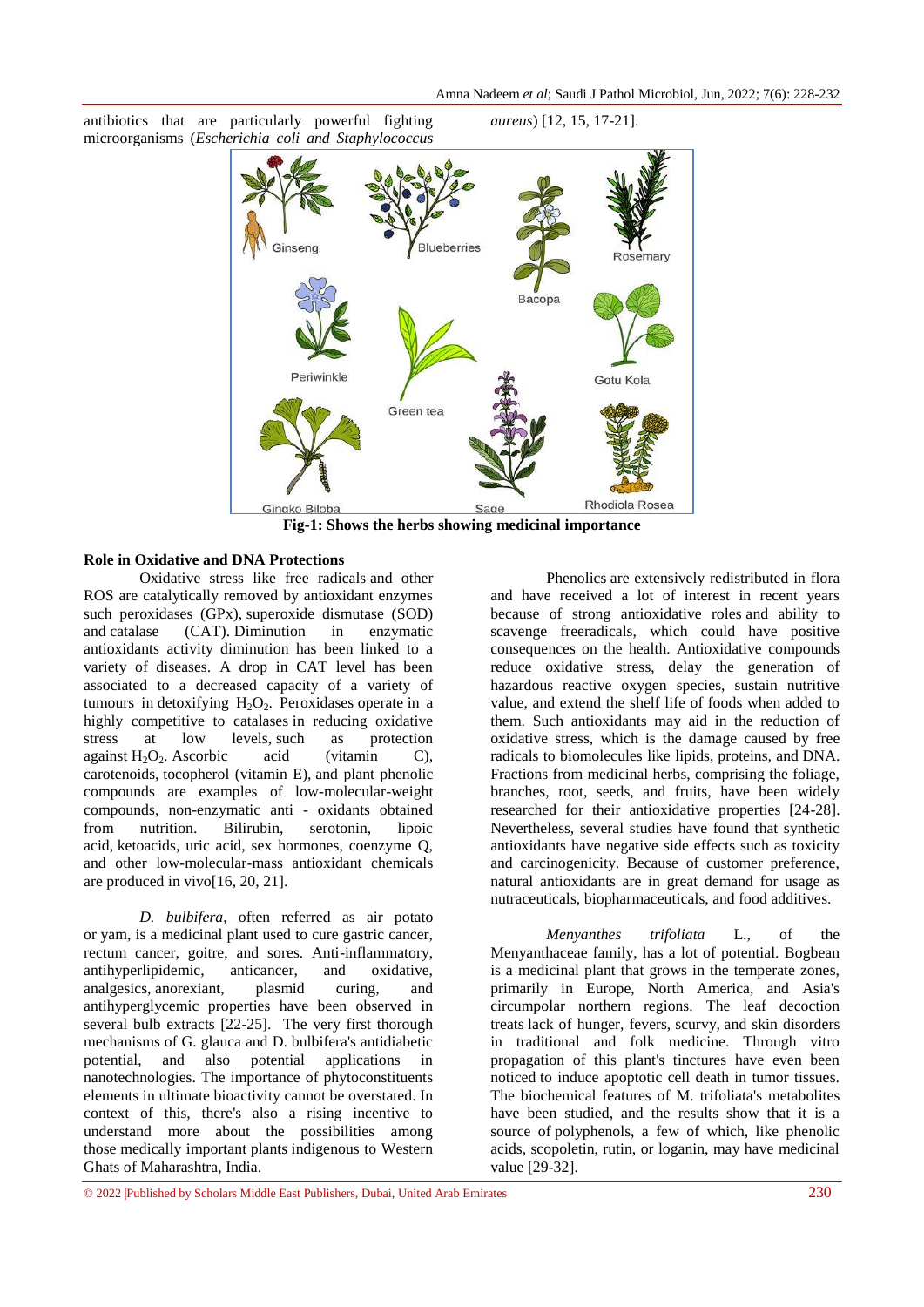In eukaryotic cells, colibactin can cause DNA interstrand crosslinks, cell cycle arrest, and cell senescence (magalocytosis). Furthermore, colibactin promotes DNA alkylation, which forms DNA interstrand crosslinks by binding DNA via a homo-Michael addition process. The complete analysis of colibactin compound is confined to extraction and structural characterizations, and it is harder to identify the formulation of effective medicinal treatments. The current research was crucial in determining the molecular configuration of complete ClbP molecule. Consequently, a fluorogenic activity probe has been developed as a ClbP receptor antagonist for downregulation of colibactin synthesis. Antibiotic drugs such as aminoglycosides, b-lactams, trimethoprimsulfamethoxazole and fluoroquinolones, are also used to treat ExPEC strain infection [13, 18, 20, 22].

Their actions, in particular, can impair cell wall formation and interfere with Gyrase, which is required for DNA synthesis. Antimicrobial drugs, on the other hand, are known to have deleterious effects on normal flora in the human stomach, causing alterations in the resident microflora, which can have major repercussions. The preservation and long-term utilization of therapeutic plants has indeed been extensively researched. Several sets of conservation recommendations have been produced, such as the development of protocols for wildlife and flora inventorying and surveillance, and also the necessity for integrated conservation measures based on both in  $ex - situ$  tactics  $[26, 27, 29]$ .

## **New insights and latest developments**

Sustainable use of wild resources can be an effective conservation alternative for medicinal plants with increasingly limited supplies. Prior to beginning conservation efforts, species rarity is used to assess the extinction risk of medicinal plants and to identify those species that are most at risk of extinction. That's important to figure out how scarce a particular breed is and how they vary from each other. Harvesting pressures have a different effect on different medicinal plants. Overharvesting, arbitrary collections, unrestrained degradation of forests, and loss of habitat often have an impact on biological uniqueness, but they don't fully explain individual species susceptibility or resilience to harvest pressure [4, 9, 16, 18].

Environment specialization, geographical pattern, size of population, biodiversity, rate of growth, and reproductive system are all biological characteristics that correlate with extinction risk. Pharmacological herbal sources are now being gathered in larger quantities, primarily from wild species. In recent decades, demand for natural resource has risen

by 8–15 percent each year in Europe, North America, and Asia. There is a point under which a species' reproducing capability is irrevocably lowered. Numerous precautionary measures and recommendations have been put forth for the conservation of medicinal plants, such as providing both in situ and ex situ conservation, have been developed. Seed banks and Botanical Gardens are notable exemplars for ex-situ conservation and future replanting [23, 32-34].

## **CONCLUSION**

Natural reserves and wild nurseries are typical examples of how to keep plants' medicinal efficacy in their natural habitats. The topographical dispersal and ecological properties of medicinal herbs must be studied in order to guide conservation efforts, such as determining whether species conservation should be done in the wild or in nurseries.

## **REFERENCES**

- 1. Caprioli, T., Martindale, S., Mengiste, A., Assefa, D., H/Kiros, F., Tamiru, M., ... & Kelly-Hope, L. A. (2020). Quantifying the socio-economic impact of leg lymphoedema on patient caregivers in a lymphatic filariasis and podoconiosis co-endemic district of Ethiopia. *PLoS neglected tropical diseases*, *14*(3), e0008058.
- 2. Chaieb, K., Kouidhi, B., Jrah, H., Mahdouani, K., & Bakhrouf, A. (2011). Antibacterial activity of Thymoquinone, an active principle of Nigella sativa and its potency to prevent bacterial biofilm formation. *BMC complementary and alternative medicine*, *11*(1), 1-6.
- 3. Cowan, M. M. (1999). Plant products as antimicrobial agents. *Clinical microbiology reviews*, *12*(4), 564-582.
- 4. Debalke, D., Birhan, M., Kinubeh, A., & Yayeh, M. (2018). Assessments of antibacterial effects of aqueous-ethanolic extracts of Sida rhombifolia's aerial part. *The Scientific World Journal*, *2018*.
- 5. Aliero, A.A., & Afolayan, A.J. (2005). Antimicrobial activity of 2. Solanum tomentus 3. . Afr. J. Biotechnol. 5: 369-372.
- 6. Chang, W. T., Chen, Y. C., & Jao, C. L. (2007). Antifungal activity and enhancement of plant growth by Bacillus cereus grown on shellfish chitin wastes. *Bioresource technology*, *98*(6), 1224-1230.
- 7. Eloff, J.N. (1999). The antibacterial activity of 27 Southern African members of the Combretaceae. *S. Afri. J. Sci, 95*; 148-152
- 8. Nielsen, P. V., & Rios, R. (2000). Inhibition of fungal growth on bread by volatile components from spices and herbs, and the possible application in active packaging, with special emphasis on mustard essential oil. *International journal of food microbiology*, *60*(2-3), 219-229.
- 9. Bhatnagar, D., & McCormick, S. P. (1988). The inhibitory effect of neem (Azadirachta indica) leaf